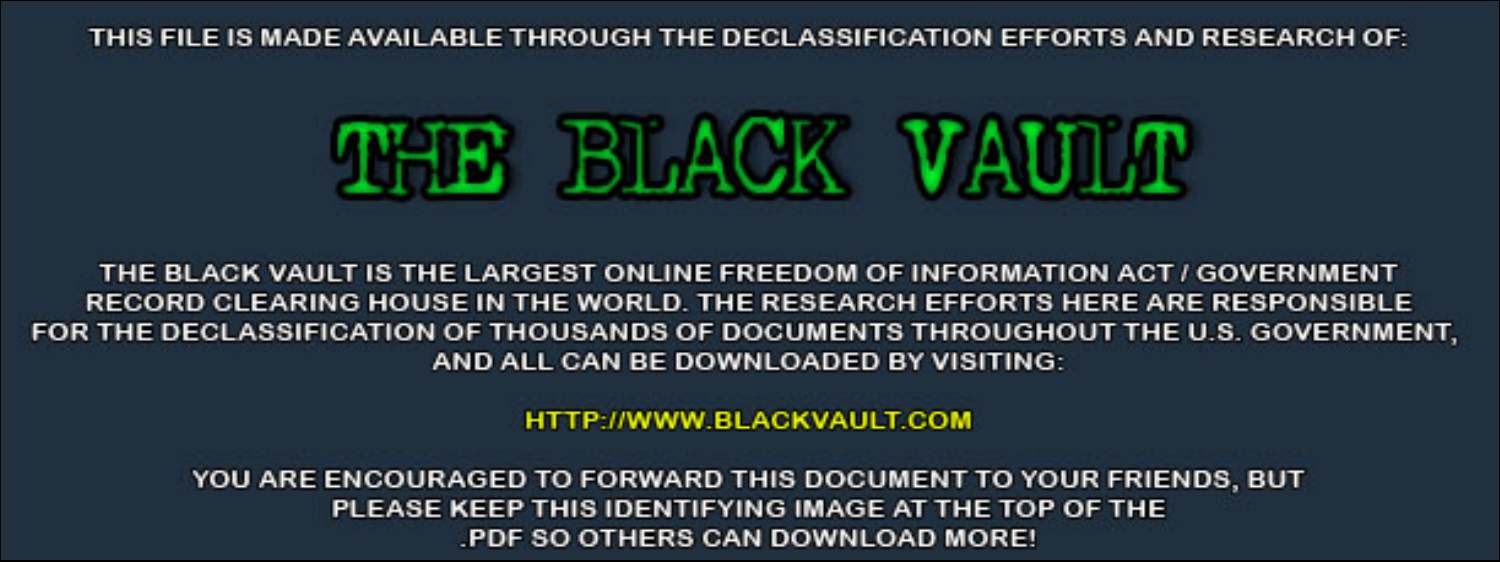U.S. Department of Homeland Security National Records Center P.O. Box 648010 Lee's Summit, MO 64064-8010



U.S. Citizenship and Immigration Services

## COW2014000528

August 4, 2014

John Greenewald Jr.

Dear John\_Greenewald Jr.:

This is in response to your Freedom of Information Act/Privacy Act (FOIAIPA) request received in this office August 1, 2014, regarding Mohamed Atta, specifically seeking the following:

- 1. A copy of Mohamed Atta's change of status request/application from a B-2 visitor visa to an M visa for foreign student pilots in 2000 and 2001;
- 2. A copy of these forms relating to Mohamed Atta:
	- a. I-94 forms
	- b. I-130 forms
	- c. I-131 forms
	- d. I-129 forms
	- e. I-539 forms
	- f. I-20 forms noting transfer B-2/B-1 Visa;
- 3. A copy of any applications Mohamed Atta filed for schools;
- 4. Any and all passports issued to Atta, including applications for the Conch Republic Passport;

We have completed our review of your request. Based on our review, we have determined that your request is being denied in full. This information is exempt pursuant to 5 U.S.C. § 552 (b)(7)(A). The following exemption is applicable:

## Freedom of Information Act U.S.C.  $\S$  552(b)(7)(A)

Exemption  $(b)(7)(A)$  provides protection for records or information compiled for law enforcement purposes which could reasonably be expected to interfere with enforcement proceedings. The types of documents and/or information that we have withheld could consist of active law enforcement investigatory material, including memos, reports, statements, systems checks, or other documents.

If you wish to appeal this determination, you may write to the USCIS FOIA/PA Appeals Office, 150 Space Center Loop, Suite 500, Lee's Summit, MO 64064-2139, within 60 days of the date of this letter. Both the letter and the envelope should be clearly marked "Freedom of Information Act Appeal."